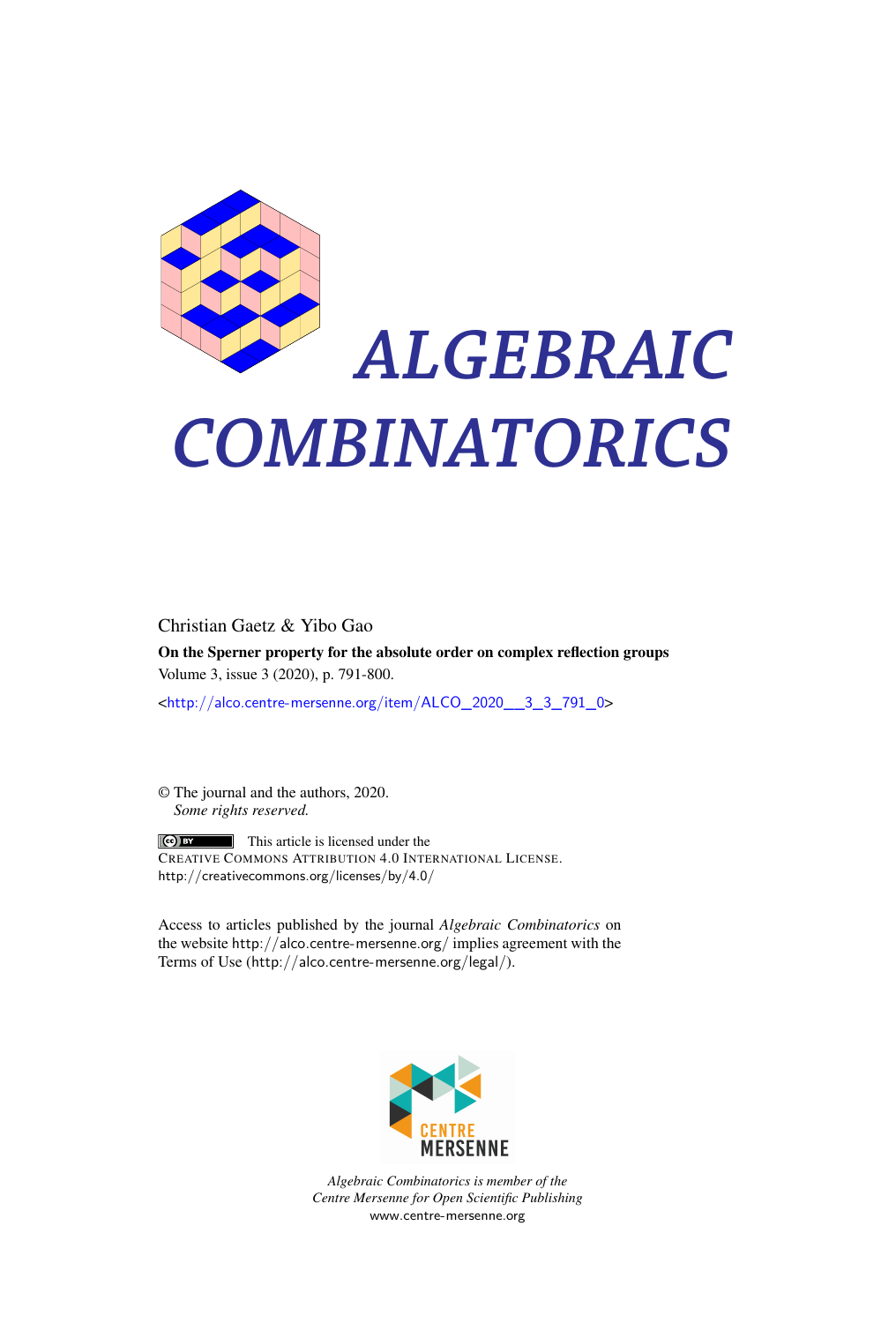

# On the Sperner property for the absolute order on complex reflection groups

# Christian Gaetz & Yibo Gao

Abstract Two partial orders on a reflection group *W*, the *codimension order* and the *prefix order*, are together called the *absolute order* Abs(*W*) when they agree. We show that in this case the absolute order on a complex reflection group has the strong Sperner property, except possibly for the Coxeter group of type *Dn*, for which this property is conjectural. The Sperner property had previously been established for the *noncrossing partition lattice NC<sup>W</sup>* [\[11,](#page-10-0) [13\]](#page-10-1), a certain maximal interval in  $\mathrm{Abs}(W)$ , but not for the entire poset, except in the case of the symmetric group [\[8\]](#page-10-2). We also show that neither the codimension order nor the prefix order has the Sperner property for general complex reflection groups.

#### 1. Introduction

A ranked poset *P* with rank decomposition  $P_0 \sqcup P_1 \sqcup \cdots \sqcup P_r$  is *k*-Sperner if no union of *k* antichains of *P* is larger than the union of the largest *k* ranks of *P* (see [\[4\]](#page-9-0) for an introduction to Sperner theory). It is *strongly Sperner* if it is *k*-Sperner for  $k = 1, 2, \ldots, r + 1.$ 

The *absolute order* on a Coxeter group *W* has two equivalent descriptions: one in terms of the reflection lengths of its elements, and the other in terms of the codimensions of their fixed spaces. The maximal intervals  $[\text{id}, c]$  in Abs $(W)$ , where *c* is a *Coxeter element*, are known as the *noncrossing partition lattices NC<sup>W</sup>* . They ap-peared in work of Brady and Watt [\[2\]](#page-9-1) on  $K(\pi, 1)$ 's for Artin braid groups and have been studied combinatorially by Reiner [\[13\]](#page-10-1) and Armstrong [\[1\]](#page-9-2), among others. The posets *NC<sup>W</sup>* are known to be strongly Sperner [\[11,](#page-10-0) [13\]](#page-10-1); this paper follows recent work of Harper and Kim [\[8\]](#page-10-2) in studying the problem of whether the whole absolute order Abs(*W*) is strongly Sperner.

We choose to work in the setting of general complex reflection groups, rather than just Coxeter groups. In this generality, the two orders (the *prefix* and *codimension* orders) do not always agree. We reserve the term *absolute order* for the situation when they do agree (these cases have been classified by Foster-Greenwood [\[5\]](#page-10-3), see Proposition [2.2\)](#page-3-0). It is a common feature of work in this area that the two orders are better-behaved when they agree; and Theorem [1.1](#page-2-0) and Conjecture [1.3](#page-2-1) below make the case that this is true in regard to the Sperner property.

*Manuscript received 1st October 2019, revised 6th February 2020, accepted 12th February 2020.* KEYWORDS. Absolute order, Sperner property, antichain, normalized flow, reflection group.

Acknowledgements. C. G. was partially supported by an NSF Graduate Research Fellowship under grant no. 1122374.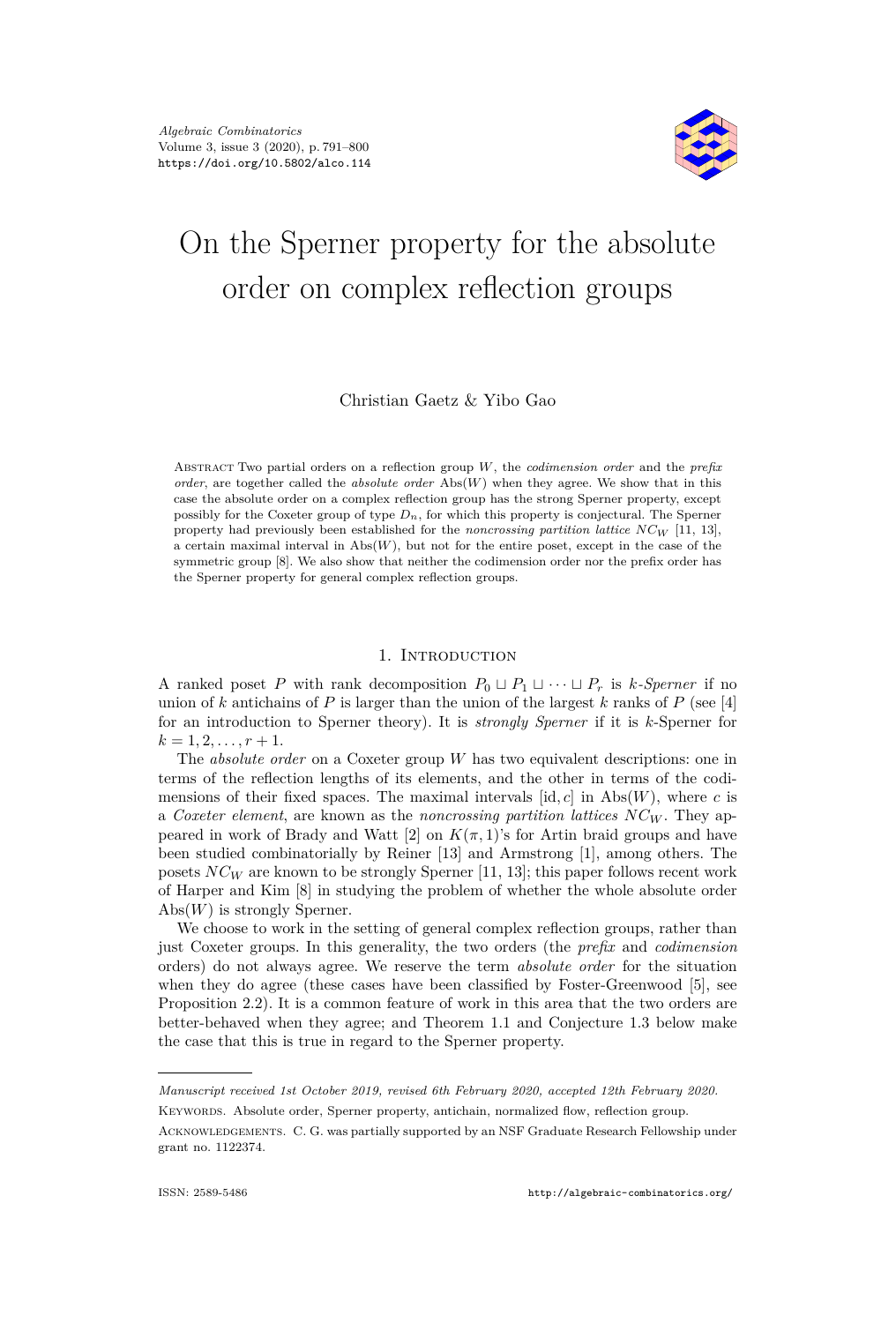Our main result follows; see Section [2](#page-2-2) for background and definitions, Section [3](#page-5-0) for the proof, and Section [4](#page-8-0) for examples showing that the strong Sperner property does not hold in general for either the prefix order or codimension order when they disagree. Conjecture [1.3](#page-2-1) is discussed in Section [5.](#page-8-1)

<span id="page-2-0"></span>THEOREM 1.1. Let  $W = W_1 \times \cdots \times W_k$  be a finite complex reflection group, where *each*  $W_i$  *is in the family*  $G(m, 1, n)$  *or is an irreducible Coxeter group of type other than type D; then* Abs(*W*) *is strongly Sperner.*

REMARK 1.2. Theorem [1.1](#page-2-0) in the case where all  $W_i$  are symmetric groups follows from a result of Harper and Kim [\[8\]](#page-10-2). The type *B* case was proven independently by Harper, Kim, and Livesay [\[9\]](#page-10-4) while this paper was in preparation.

<span id="page-2-1"></span>CONJECTURE 1.3.

- (a) Let *W* be the Coxeter group of type  $D_n$ , then  $\text{Abs}(W)$  has a normalized flow *with*  $\nu \equiv 1$  *(see Section [2.4](#page-4-0)). And, therefore,*
- (b) Abs(*W*) *is strongly Sperner for any finite complex reflection group W such that the prefix order*  $\mathcal{P}(W)$  *is equal to the codimension order*  $\mathcal{C}(W)$ *.*

#### 2. Background and definitions

<span id="page-2-2"></span>2.1. Complex reflection groups. For *V* an *n*-dimensional complex vector space, a finite group  $W \subset GL(V)$  is a *complex reflection group* of *rank n* if it is generated by its set of *reflections*  $T = \{w \in W \mid \dim(V^w) = n - 1\}$ , where  $V^w$  denotes the fixed subspace of *w*. We say *W* is *irreducible* if *V* is irreducible as a representation of *W*. Any finite reflection group is a product of irreducible reflection groups. The finite irreducible complex reflection groups were famously classified by Shephard and Todd [\[14\]](#page-10-5). They consist of the following groups:

- A 3-parameter infinite family of groups  $G(m, p, n)$  where  $p|m$  and  $n, m \geq 1$ , with the exception that  $G(2, 2, 2)$  is reducible.  $G(m, p, n)$  has rank *n* except when  $m = 1$ , in which case  $G(1, 1, n) \cong S_n$  has rank  $n - 1$ .
- 34 exceptional groups usually denoted  $G_4, G_5, ..., G_{37}$ .

Among these, the groups which can be realized over a *real* vector space *V* are exactly the finite Coxeter groups. These too have a familiar classification into Cartan– Killing types:

- Type  $A_{n-1}$ : the symmetric groups  $S_n = G(1, 1, n)$ ,
- Type  $B_n$ : the hyperoctahedral groups  $(\mathbb{Z}/2\mathbb{Z}) \wr S_n = G(2,1,n)$ ,
- Type  $D_n$ : the groups  $G(2, 2, n)$ , index-2 subgroups of the hyperoctahedral groups,
- Type  $I_2(m)$ : the dihedral groups  $G(m, m, 2)$ , and
- The exceptional finite Coxeter groups of types  $H_3, H_4, F_4, E_6, E_7, E_8$  (which coincide with  $G_{23}$ ,  $G_{30}$ ,  $G_{28}$ ,  $G_{35}$ ,  $G_{36}$  and  $G_{37}$  respectively).

2.2. The absolute order on a reflection group. Given *W* a reflection group, the *reflection length*  $\ell_R(w)$  of an element  $w \in W$  is defined to be the smallest *k* such that  $w = t_1 \cdots t_k$  with each  $t_i \in T$ , where *T* denotes the set of all reflections in *W*. In this case, we say  $t_1 \cdots t_k$  is a *reduced word* or *reduced decomposition* for *w*. The *prefix order*  $\mathcal{P}(W)$  is the partial order on *W* such that  $u \leq v$  if and only if

<span id="page-2-3"></span>(1) 
$$
\ell_R(u) + \ell_R(u^{-1}v) = \ell_R(v).
$$

 $\mathcal{P}(W)$  is a ranked poset with rank function  $\ell_R$ .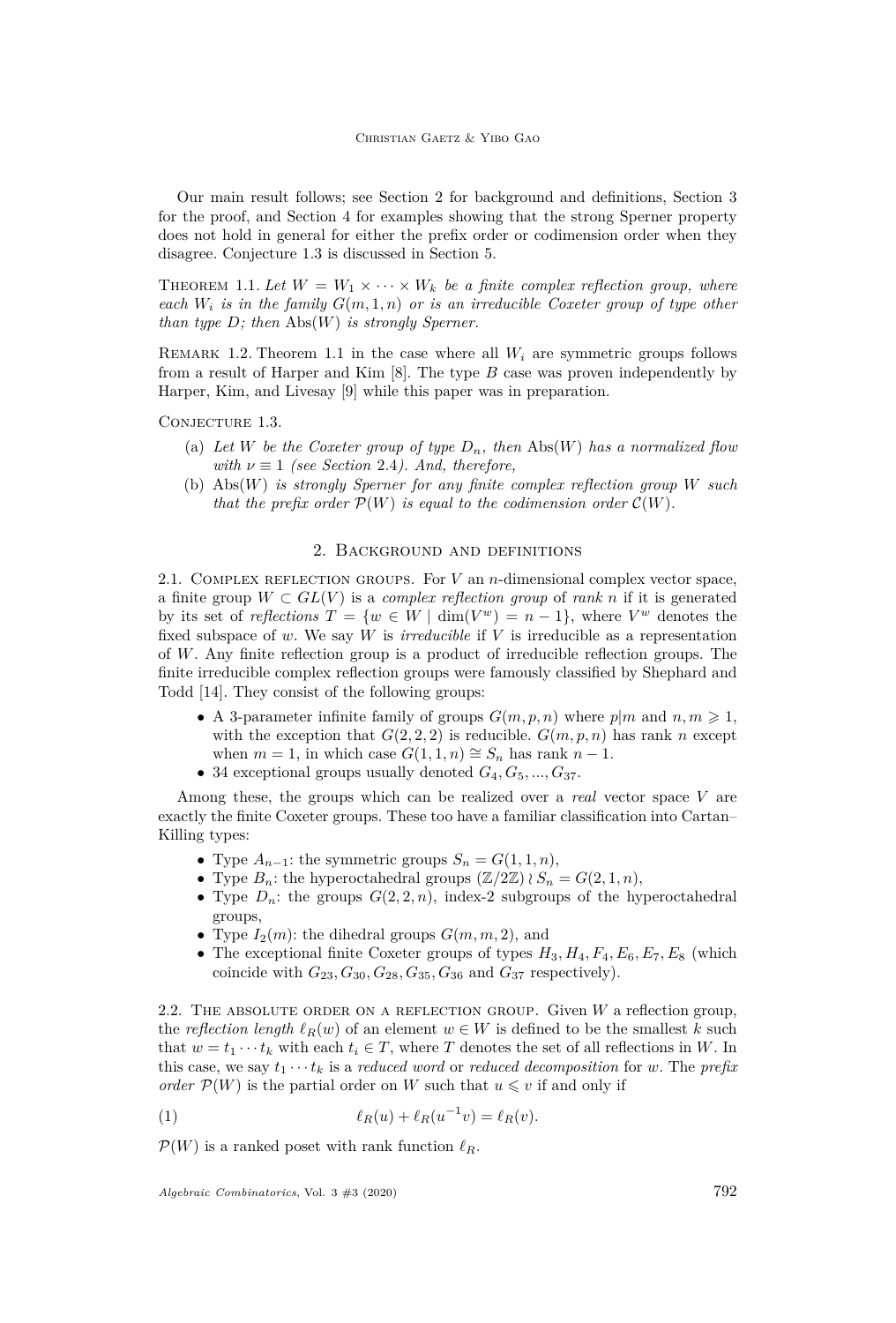Remark 2.1. The prefix order should not be confused with the *weak order* on *W* when *W* is a Coxeter group. The weak order is defined by an equation similar to  $(1)$ , but with the reflection length  $\ell_R$  replaced by the more classical length  $\ell$ , which records the shortest decomposition of an element of *W* as a product of *simple* reflections. The strong Sperner property for the weak order in type  $A_n$  was previously established by the authors [\[6\]](#page-10-6). Another related order, the (strong) Bruhat order, is known to be strongly Sperner for all Coxeter groups by work of Stanley [\[17\]](#page-10-7).

The *codimension order*  $\mathcal{C}(W)$  is defined so that  $u \leq v$  if and only if

(2) 
$$
\operatorname{codim}(V^u) + \operatorname{codim}(V^{u^{-1}v}) = \operatorname{codim}(V^v),
$$

where  $V^w$  denotes the subspace of  $V$  fixed by the action of  $w$  given by the inclusion  $W \subset GL(V)$ .

It was first proven by Carter [\[3\]](#page-9-3) that when *W* is a Coxeter group, we have  $\ell_R(w)$  = codim( $V^w$ ) for all  $w \in W$ , so that in particular  $\mathcal{C}(W) = \mathcal{P}(W)$ . Foster-Greenwood has classified the complex reflection groups for which this coincidence continues to hold:

<span id="page-3-0"></span>Proposition 2.2 (Foster-Greenwood [\[5\]](#page-10-3)). *For W an irreducible complex reflection group,*  $\mathcal{C}(W) = \mathcal{P}(W)$  *if and only if W is a Coxeter group or is in the family G*(*m,* 1*, n*)*.*

We follow Huang, Lewis, and Reiner's convention [\[10\]](#page-10-8) by using the term *absolute order* to refer to the codimension and prefix orders when they agree (in other parts of the literature, "absolute order" is used to refer to what we call the prefix order).

The functions  $\ell_R(w)$  and  $\text{codim}(V^w)$  are both *subadditive*; this means that for any  $u, v \in W$ 

(3) 
$$
\ell_R(uv) \leq \ell_R(u) + \ell_R(v),
$$

(4) 
$$
\operatorname{codim}(V^{uv}) \leqslant \operatorname{codim}(V^u) + \operatorname{codim}(V^v).
$$

Now, for a reducible reflection group  $W \times W' \subset GL(V \oplus V')$  it is clear that  $\ell_R((w, w')) = \ell_R(w) + \ell_R(w')$  and codim( $(V \oplus V')^{(w, w')}$ ) = codim( $V^w$ )+ codim( $V^w'$ ). This implies that for either the prefix or codimension order, if  $u \leq v$  and  $u' \leq v'$  then  $(u, u') \leqslant (v, v')$ . The reverse implication then follows by subadditivity. Together these facts imply:

<span id="page-3-1"></span>PROPOSITION 2.3. Let  $W \times W' \subset GL(V \oplus V')$  be a reducible reflection group. Then  $\mathcal{P}(W \times W') \cong \mathcal{P}(W) \times \mathcal{P}(W')$  and  $\mathcal{C}(W \times W') \cong \mathcal{C}(W) \times \mathcal{C}(W')$ .

2.3. Rank generating functions. For *P* a finite ranked poset, we let

$$
F(P,q) = \sum_{i=0}^{\text{rank}(P)} |P_i| \cdot q^i
$$

denote the rank generating function of *P*. It is known that for any complex reflection group *W* the codimension generating function

(5) 
$$
C(W, q) = \sum_{i=0}^{\text{rank}(W)} |\{w \in W | \operatorname{codim}(V^w) = i\}| \cdot q^i
$$

is equal to  $(1 + e_1q) \cdots (1 + e_nq)$  where the  $e_i$ 's are positive integer invariants of *W* called the *exponents* (see Solomon [\[16\]](#page-10-9) for a uniform proof). For general complex reflection groups, the rank of *w* in  $\mathcal{C}(W)$  is not necessarily equal to codim( $V^w$ ) (for example, Foster-Greenwood [\[5\]](#page-10-3) gives examples of elements in rank one of  $\mathcal{C}(W)$  with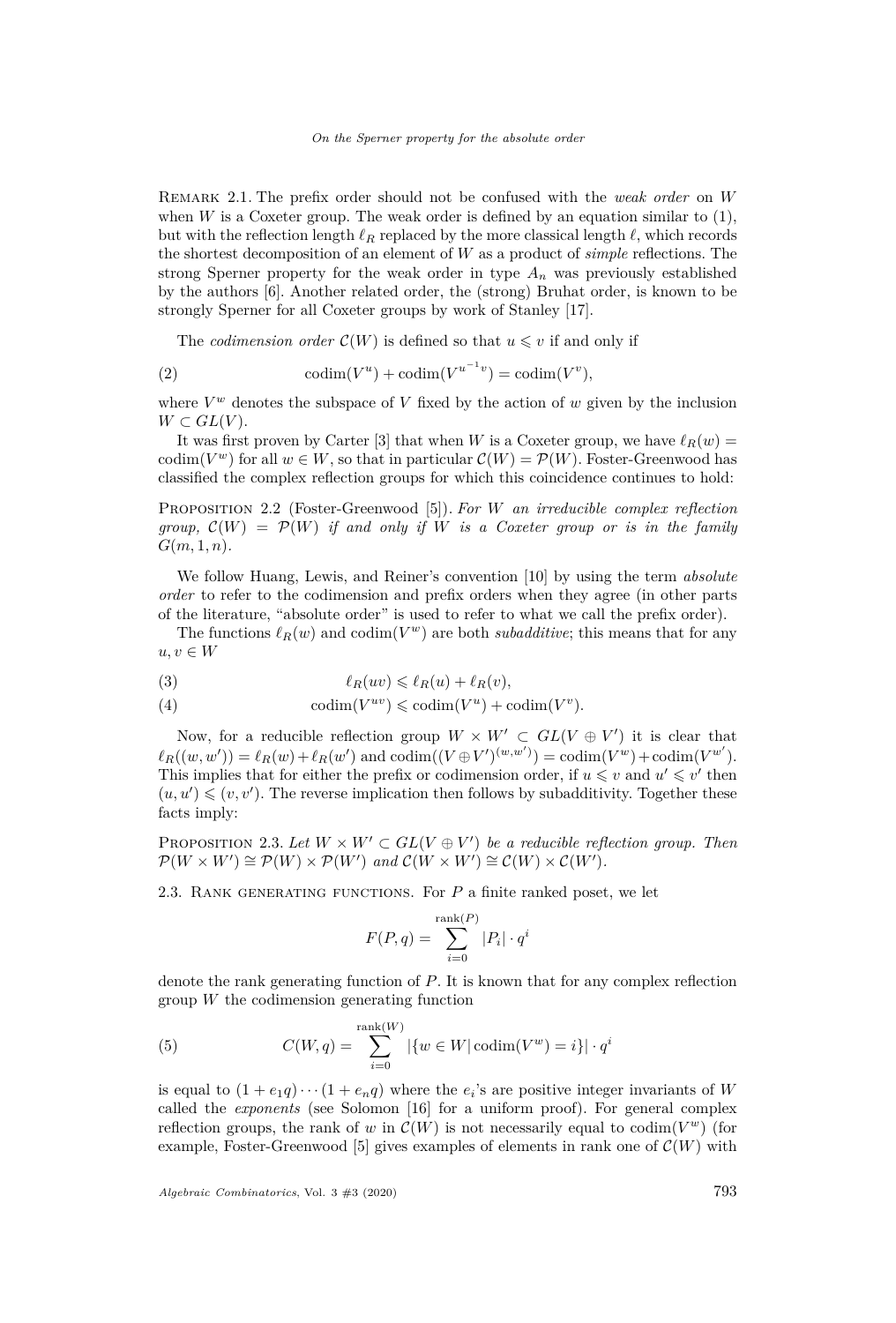fixed-space codimension two), so that  $C(W, q) \neq F(C(W), q)$  in general. However,  $P(W)$  is always ranked by  $\ell_R$ , and thus when  $P(W) = C(W)$  we have

<span id="page-4-4"></span>(6) 
$$
F(\text{Abs}(W), q) = \prod_{i=1}^{n} (1 + e_i q).
$$

This fact demonstrates the common theme that both  $\mathcal{P}(W)$  and  $\mathcal{C}(W)$  are more tractable when they agree.

<span id="page-4-0"></span>2.4. The normalized flow property. The main tool that we will be using to establish the Sperner property of a poset is the theory of normalized flows, developed by Harper [\[7\]](#page-10-10), and we will be mainly following his notation in this section.

Let  $G = (V = A \sqcup B, E)$  be a bipartite graph, equipped with a weight function  $\nu: V \to \mathbb{R}_{\geq 0}$ . We consider  $\nu$  as a measure. Namely, for any subset  $X \subset V$ , let  $\nu(X) := \sum_{x \in X} \nu(x)$ . A *normalized flow* on *G*, with respect to *ν*, is a map  $f: E \to \mathbb{R}_{\geqslant 0}$ defined on the set of edges of *G*, such that for any  $a \in A$  we have

$$
\sum_{b \in D(a)} f(a, b) = \nu(a)/\nu(A),
$$

and for any  $b \in B$  we have

$$
\sum_{a \in D(b)} f(a, b) = \nu(b) / \nu(B),
$$

where  $D(x)$  denote the set of neighbors of x.

Now let *P* be a ranked poset with rank decomposition  $P_0 \sqcup P_1 \sqcup \cdots \sqcup P_r$ , with a weight function  $\nu : P \to \mathbb{R}_{\geqslant 0}$ . We say that  $f : E \to \mathbb{R}_{\geqslant 0}$  is a *normalized flow* on *P* with respect to *ν*, if the restriction of *f* to the bipartite graph consisting of *P<sup>i</sup>* and  $P_{i+1}$  and the covering relations between them is a normalized flow for each *i*. Normalized flows will be useful to us thanks to the following theorem:

<span id="page-4-2"></span>Theorem 2.4 (Corollary to Theorem III of [\[7\]](#page-10-10)). *If a ranked poset P has a normalized flow with respect to the weights*  $\nu \equiv 1$ *, then P is strongly Sperner.* 

An important advantage of using normalized flows is that they behave well under product. Let *P* and *Q* be two ranked posets with weight functions *ν<sup>P</sup>* and *ν<sup>Q</sup>* respectively. Their *(Cartesian)* product  $P \times Q$  is  $\{(p,q) : p \in P, q \in Q\}$  where the partial order is defined as  $(p, q) \leqslant (p', q')$  if  $p \leqslant p'$  in *P* and  $q \leqslant q'$  in *Q*, with a weight function  $\nu_{P\times Q}((p,q)) = \nu_P(p) \cdot \nu_Q(q)$ . We say that a ranked poset P with rank decomposition  $P_0 \sqcup P_1 \sqcup \cdots \sqcup P_r$  is *log-concave* with respect to a weight function  $\nu$ , if  $\nu(P_i)^2 \geq \nu(P_{i-1})\nu(P_{i+1})$  for all *i*.

<span id="page-4-1"></span>Theorem 2.5 (Theorem I.C of [\[7\]](#page-10-10)). *Let P and Q be two ranked posets that are logconcave with respect to weight functions*  $\nu_P$  *and*  $\nu_Q$ *. If both of them have normalized flows, then their product also has a normalized flow and is log-concave.*

Another useful property of normalized flow is described as "the Fundamental Lemma" by Harper [\[7\]](#page-10-10); we reformulate it here:

<span id="page-4-3"></span>THEOREM 2.6 (Lemma I.B of [\[7\]](#page-10-10)). Let  $\varphi$  :  $P \to Q$ , with weight functions  $\nu_P$  on P *and ν<sup>Q</sup> on Q, be a surjective, measure-preserving and rank-preserving map of ranked posets. If Q admits a normalized flow with weights ν<sup>Q</sup> and for each covering relation*  $q \le q'$  *on Q*, the induced bipartite graph on  $\varphi^{-1}(\lbrace q \rbrace)$  and  $\varphi^{-1}(\lbrace q' \rbrace)$  admits a *normalized flow with weights ν<sup>P</sup> , then P admits a normalized flow with weights ν<sup>P</sup> .*

*Algebraic Combinatorics*, Vol. 3 #3 (2020) 794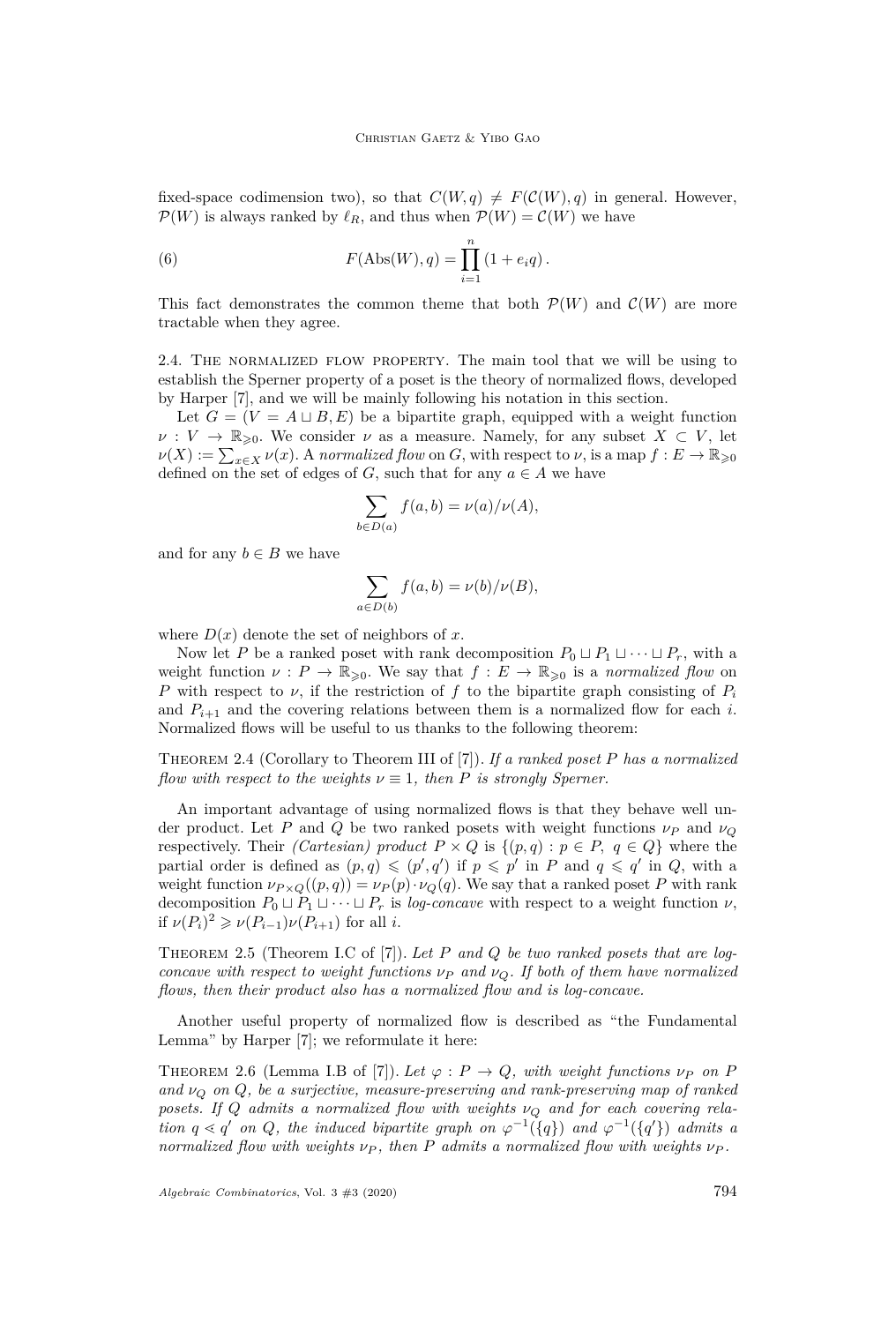# 3. Proof of Theorem [1.1](#page-2-0)

<span id="page-5-6"></span><span id="page-5-0"></span>3.1. THE GENERALIZED SYMMETRIC GROUPS  $G(m, 1, n)$ . We first review some background on the complex reflection groups  $G(m, p, n)$ . Any  $w \in G(m, p, n)$  can be expressed in the form  $w = [a_1, \ldots, a_n | \sigma]$  where each  $a_i \in \mathbb{Z}/m\mathbb{Z}$  and *p* divides  $\sum_{i=1}^n a_i$ . Note that we always require  $p|m$ . Naturally, we can view such  $w = [a_1, \ldots, a_n | \sigma]$  as an element in  $GL(\mathbb{C}^n)$  that sends the  $k^{th}$  coordinate vector  $v_k$  to  $\exp\left(\frac{2\pi\sqrt{-1}a_k}{m}\right)v_{\sigma(k)}$ . Correspondingly, we can also think of such *w* as a permutation on  $(\mathbb{Z}/m\mathbb{Z}) \times [n]$  such that  $w(b, k) = (b + a_k, \sigma(k))$ . There are two types of reflections in  $G(m, p, n)$ , which we call *type (1)* and *type (2)*:

(1)  $\sigma = (i, j)$  is a transposition for some  $i < j$ ,  $a_i = -a_j$  and  $a_k = 0$  for  $k \neq i, j$ ; (2)  $\sigma = id$ ,  $p|a_i \neq 0$  for some  $i \in [n]$  and  $a_k = 0$  for  $k \neq i$ .

<span id="page-5-7"></span>Shi [\[15\]](#page-10-11) gives explicit formulae for the reflection length  $\ell_R$  in  $G(m, p, n)$  and we will be using his results for the special case  $p = 1$ . For  $w = [a_1, \ldots, a_n | \sigma] \in G(m, 1, n)$ , we can write  $\sigma = \sigma^{(1)} \cdots \sigma^{(r)}$  in disjoint cycle notation. For  $i = 1, \ldots, r$ , define the *sign* of the cycle  $\sigma^{(i)}$  to be  $\text{sgn}(\sigma^{(i)}) = \sum_{j \in \sigma^{(i)}} a_j \in \mathbb{Z}/m\mathbb{Z}$ . Let  $t_0(w) = \#\{i \in [r]:$  $\text{sgn}(\sigma^{(i)}) = 0$  be the number of cycles of  $\sigma$  with sign 0.

<span id="page-5-3"></span>PROPOSITION 3.1 (Theorem 2.1 of [\[15\]](#page-10-11)). *For*  $w \in G(m, 1, n)$ ,

$$
\ell_R(w) = n - t_0(w).
$$

We note the following subword property of the prefix order of any complex reflection group, which follows from [\[10\]](#page-10-8) (or from [\[1\]](#page-9-2) in the case of Coxeter groups).

<span id="page-5-4"></span>PROPOSITION 3.2. If  $w = t_1 \cdots t_\ell$  is a reduced word for w, then any subword  $u =$  $t_{j_1} \cdots t_{j_k}$  *where*  $1 \leqslant j_1 < \cdots < j_k \leqslant \ell$  *is reduced and*  $u \leqslant w$  *in*  $\mathcal{P}(W)$ *.* 

We define the *claw poset* of order  $n$ , denoted  $C_n$ , to be the ordinal sum of a single element with an antichain of size  $n-1$ . In other words, elements of  $C_n$  are given by  $x_0, x_1, \ldots, x_{n-1}$  and their orders relations are defined to be  $x_0 < x_i$  for all  $i = 1, \ldots, n-1$ . For  $n \ge 2$ ,  $C_n$  is a ranked poset of rank 2, which clearly has a normalized flow (with respect to  $\nu \equiv 1$ ). We are now ready to state the main result of the section.

<span id="page-5-5"></span>THEOREM 3.3. For  $W = G(m, 1, n)$ , Abs(*W*) has a coarsening (on the same underly*ing set W) isomorphic to*  $C_m \times C_{2m} \times \cdots \times C_{nm}$ *.* 

*Proof.* We partition all reflections of  $G(m, 1, n)$  into sets  $T_1 \sqcup \cdots \sqcup T_n$ , where  $T_j$  consists of the following reflections  $t = [a_1, \ldots, a_k | \sigma]$ :

- <span id="page-5-1"></span>(1)  $\sigma = (i, j)$  for some  $i < j$ ,  $a_i + a_j = 0$  and  $a_k = 0$  for  $k \neq i, j$ , and
- $(2)$   $\sigma = id, a_j \neq 0, a_k = 0 \text{ for } j \neq k.$

<span id="page-5-2"></span>In  $T_j$ , there are  $(j-1)m$  reflections of type [\(1\)](#page-5-1) and  $m-1$  reflections of type [\(2\)](#page-5-2). So its cardinality is  $|T_j| = jm - 1$ .

We claim that for each  $w \in G(m,1,n)$ , there is a unique way to write  $w =$  $t_{i_1} t_{i_2} \cdots t_{i_k}$  such that  $1 \leq i_1 < \cdots < i_k \leq n$  and  $t_{i_j} \in T_{i_j}$ . Moreover, such decomposition of *w* is reduced, meaning  $\ell_R(w) = k$ . Proceed by induction on *n*. The claim is clear when  $n = 1$ . Now assume  $n \geq 2$ . All reflections in  $T_1, \ldots, T_{n-1}$ , viewed as permutations on  $(\mathbb{Z}/m\mathbb{Z})\times[n]$ , keep  $(b, n)$  fixed for any (or a specific)  $b \in \mathbb{Z}/m\mathbb{Z}$ , while all reflections in  $T_n$  do not. Therefore, if *w* fixes  $(b, n)$ , we cannot choose any  $t_n \in T_n$ , and induction hypothesis takes care of the rest of the argument. If  $w$  doesn't fix  $(b, n)$ , we have to choose  $t_n \in T_n$  such that  $wt_n^{-1}$  fixes  $(b, n)$ . Let  $w^{-1}(b, n) = (a + b, n') \neq (b, n)$ for some  $a \in \mathbb{Z}/m\mathbb{Z}$ , and all  $b \in \mathbb{Z}/m\mathbb{Z}$ . Then  $t_n$  must map  $(b, n)$  to  $(a + b, n')$ . It's not hard to see such  $t_n = [a_1, \ldots, a_n | \sigma]$  is unique: if  $n' \neq n$ , then  $t_n$  must be of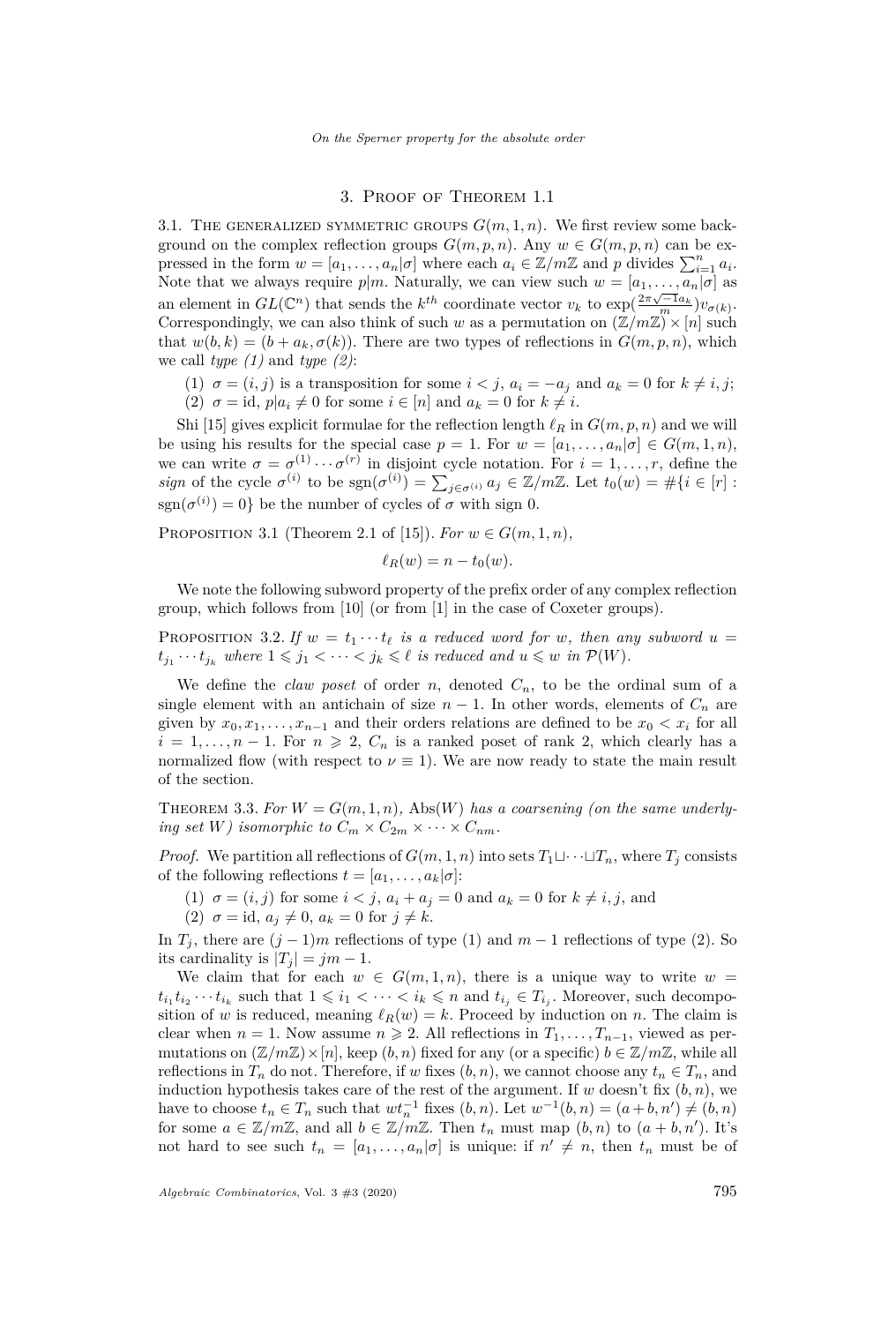type [\(1\)](#page-5-1) with  $\sigma = (n', n)$ ,  $a_n = a$ ,  $a_{n'} = -a$ ; if  $n' = n$ , then  $a \neq 0$  and  $t_n$  must be of type [\(2\)](#page-5-2) with  $a_n = a$ . Then  $w' = wt_n^{-1}$  fixes  $(b, n)$  and lies in  $G(m, 1, n - 1)$ . By induction, the uniqueness and existence of such decomposition are established. To see that the expression obtained in this way is reduced, let's consider the signs of cycles in *w*, as in Proposition [3.1.](#page-5-3) If  $t_n$  is of type [\(1\)](#page-5-1), multiplication by  $t_n^{-1}$  on *w* splits the cycle containing *n* into two cycles, keeping the overall sign. But as one of the cycles is a singleton containing *n* with sign 0, we know that  $t_0(w') = t_0(w) + 1$  so  $\ell_R(w') = \ell_R(w) - 1$  by Proposition [3.1.](#page-5-3) If  $t_n$  is of type [\(2\)](#page-5-2), then in *w*, *n* is a singleton with nonzero sign. After multiplication by  $t_n^{-1}$ , *n* becomes a singleton with sign 0 so similarly,  $\ell_R(w') = \ell_R(w) - 1$ . The rest of the argument follows by induction.

For each  $j = 1, \ldots, n$ , label the unique minimum element of the claw poset  $C_{jm}$  by id and its elements in rank 1 by the elements of  $T_j$ , recalling that  $|T_j| = jm-1$ . Every element in  $P = C_m \times C_{2m} \times \cdots \times C_{nm}$  is then labeled by a tuple  $x = (x_1, x_2, \ldots, x_n)$ where  $x_j \in T_j \sqcup \{id\}$ . We identify this element as  $w(x) = x_1 x_2 \cdots x_n \in G(m, 1, n)$ . By the uniqueness and existence argument in the last paragraph, we obtain a bijection between elements in *P* and  $W = G(m, 1, n)$ . Moreover, the rank of *x* in *P* equals the number of  $x_j$ 's in  $T_j$ , which is precisely  $\ell_R(w(x))$  as shown above. Finally,  $x' \leq x$ in *P* precisely means that  $x'_1 \cdots x'_n$  is a subword of  $x_1 \cdots x_n$ , after ignoring identity terms, which implies that  $w(x') \leq w(x)$  by the subword property (Proposition [3.2\)](#page-5-4). As a result, *P* is contained in Abs(*W*) as desired.

The following corollary is immediate.

<span id="page-6-0"></span>COROLLARY 3.4. *The absolute order of*  $G(m, 1, n)$  *has a normalized flow with*  $\nu \equiv 1$ *, and is thus strongly Sperner.*

*Proof.* Each  $C_k$  is trivially log-concave and has a normalized flow, with  $\nu \equiv 1$ . By Theorem [2.5,](#page-4-1)  $C_m \times \cdots \times C_{nm}$  is log-concave and has a normalized flow. But  $C_m \times \cdots \times C_{nm}$  $C_{nm} \subset \text{Abs}(W)$ , for  $W = G(m, 1, n)$  by Theorem [3.3](#page-5-5) so Abs(*W*) has a normalized flow (taking the weights of all edges not contained in the product to be zero) and is thus strongly Sperner by Theorem [2.4.](#page-4-2) □

3.2. The DIHEDRAL GROUPS  $G(m, m, 2)$ . The following proposition was also stated without proof by Harper, Kim, and Livesay in their independent work [\[9\]](#page-10-4). We provide a short proof here for the sake of completeness.

<span id="page-6-1"></span>PROPOSITION 3.5. Let  $W = G(m, m, 2)$  for some  $m \ge 2$ , then Abs(W) admits a *normalized flow with*  $\nu \equiv 1$ *.* 

*Proof.* The non-identity elements of *W* are either reflections, with fixed-space codimension 1, or rotations, with fixed-space codimension 2. The product of a reflection and a rotation is a reflection. This implies that every reflection is covered by every rotation in the absolute order, so the Hasse diagram of  $\text{Abs}(W)$  is a complete bipartite graph between both pairs of consecutive ranks, which clearly admits the desired normalized flow.  $\Box$ 

3.3. EXCEPTIONAL COXETER GROUPS. In order to verify the normalized flow property for the exceptional Coxeter groups, we take advantage of the large automorphism group of  $\text{Abs}(W)$ . Since the set of reflections in W is invariant under the conjugation action of *W*, it follows that the conjugation action of *W* on Abs(*W*) is by poset automorphisms.

For *P* a poset and  $G \subset Aut(P)$  a group of poset automorphisms, the *quotient poset*  $P/G$  has as elements the orbits of the action of *G* on the set *P*. For two orbits  $O, O'$ we have  $\mathcal{O} \leq \mathcal{O}'$  in *P/G* if and only if there exists some  $x \in \mathcal{O}$  and some  $x' \in \mathcal{O}'$  such that  $x \leq_P x'$  (equivalently, for *all*  $x \in \mathcal{O}$  there exists such an  $x' \in \mathcal{O}'$ ).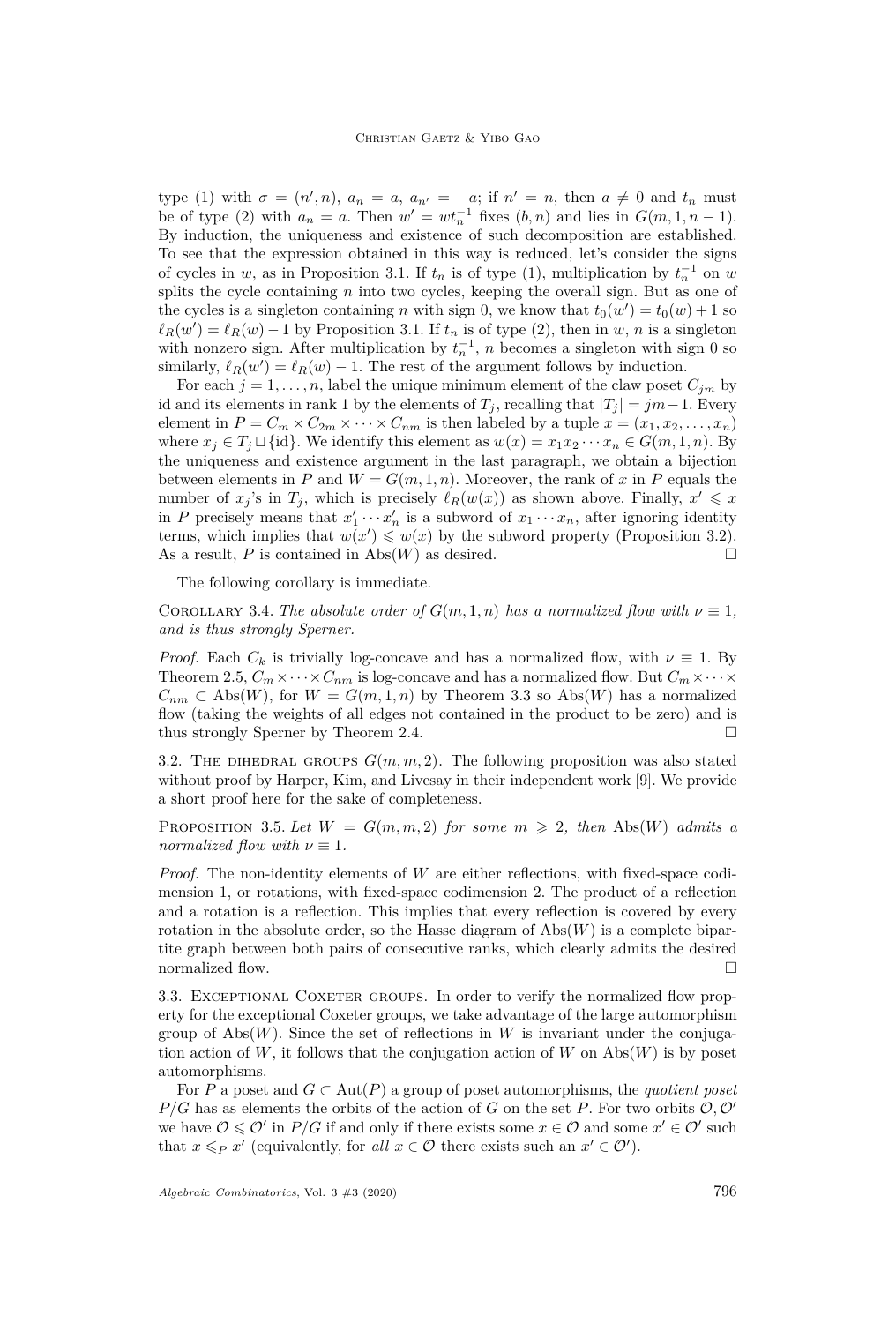<span id="page-7-0"></span>PROPOSITION 3.6. Let P be a finite ranked poset and let  $G \subset \text{Aut}(P)$ , then P has *a normalized flow with*  $\nu_P \equiv 1$  *if and only if*  $P/G$  *has a normalized flow with*  $\nu_{P/G}(\mathcal{O}) = |\mathcal{O}|.$ 

*Proof.* First suppose that *P* has a normalized flow with  $\nu_P \equiv 1$ . Then it is immediate from the definitions that  $P/G$  has a normalized flow with  $\nu_{P/G}(O) = |O|$  and edge weights

$$
f_{P/G}(\mathcal{O}, \mathcal{O}') = \sum_{\substack{x \in \mathcal{O} \\ y \in \mathcal{O}'}} f_P(x, y).
$$

Next, suppose that  $P/G$  has a normalized flow with  $\nu_{P/G}(\mathcal{O}) = |\mathcal{O}|$ . Then the natural map  $\varphi : P \to P/G$  given by  $x \mapsto G \cdot x$  is clearly surjective, rank preserving, order preserving, and measure preserving. Thus, by Theorem [2.6](#page-4-3) it only remains to check that the induced subposet of *P* on the elements  $\varphi^{-1}(\mathcal{O}) \cup \varphi^{-1}(\mathcal{O}')$  admits a normalized flow with  $\nu \equiv 1$  for any covering relation  $\mathcal{O} \ll \mathcal{O}'$  in *P/G*. We claim that the corresponding subgraph of the Hasse diagram of *P* is in fact a biregular graph (regular on each side of the bipartition). Indeed, let  $x \in \mathcal{O}$  and suppose  $y_1, ..., y_k$  are the upper covers of *x* which lie in  $\mathcal{O}'$ . Given any other element  $gx \in \mathcal{O}$  for  $g \in G$ , the upper covers of *gx* which lie in  $\mathcal{O}'$  are exactly  $q y_1, ..., q y_k$ , and similarly for lower covers, so we have proven biregularity. As observed by Harper [\[7\]](#page-10-10), any biregular graph admits a normalized flow simply by taking all edge weights to be equal and scaled appropriately.  $\Box$ 

Proposition [3.6](#page-7-0) makes it feasible to construct normalized flows on Abs(*W*) for the exceptional Coxeter groups of types  $H_3, H_4, F_4, E_6, E_7$ , and especially  $E_8$ . For example, the Coxeter group *W* of type  $E_8$  has approximately  $7 \times 10^8$  elements, and the absolute order Abs $(W)$  has approximately  $4 \times 10^{10}$  cover relations. Explicitly checking for a normalized flow on a poset of this size is unfeasible; however Abs(*W*)*/W* has only 112 elements and 449 cover relations, allowing for a simple computer check for a normalized flow using SageMath [\[18\]](#page-10-12). In this way explicit normalized flows (with  $\nu(\mathcal{O}) = |\mathcal{O}|$ ) have been constructed for Abs(*W*)/*W* for all exceptional Coxeter groups *W*. Together with Proposition [3.6,](#page-7-0) this proves that these posets Abs(*W*) admit normalized flows (with  $\nu \equiv 1$ ). The above discussion proves the following proposition:

<span id="page-7-1"></span>Proposition 3.7. *Let W be an irreducible exceptional Coxeter group (type H*3*, H*4*,*  $F_4, E_6, E_7,$  *or*  $E_8$ *), then* Abs(*W*) *admits a normalized flow with*  $\nu \equiv 1$ *. In particular,* Abs(*W*) *is strongly Sperner.*

3.4. Finishing the proof.

*Proof Theorem [1.1.](#page-2-0)* Let  $W = W_1 \times \cdots \times W_k$  be as described in the statement of Theorem [1.1.](#page-2-0) By Corollary [3.4,](#page-6-0) Proposition [3.5,](#page-6-1) and Proposition [3.7,](#page-7-1) the absolute order Abs( $W_i$ ) of each factor admits a normalized flow with  $\nu \equiv 1$ . By Proposition [2.3,](#page-3-1)

$$
Abs(W) \cong Abs(W_1) \times \cdots \times Abs(W_k).
$$

By Equation [\(6\)](#page-4-4) and the classical result that the coefficients of a real-rooted real polynomial are log-concave, we may apply Theorem [2.5](#page-4-1) to see that  $\mathrm{Abs}(W)$  admits a normalized flow (with  $\nu \equiv 1$ ), implying that it is strongly Sperner.

REMARK 3.8. It is important to note that proving the stronger normalized flow property for the irreducible groups *W<sup>i</sup>* is necessary for our proof of Theorem [1.1.](#page-2-0) It is not in general true that the product of (even rank log-concave) strongly Sperner posets is Sperner [\[12\]](#page-10-13).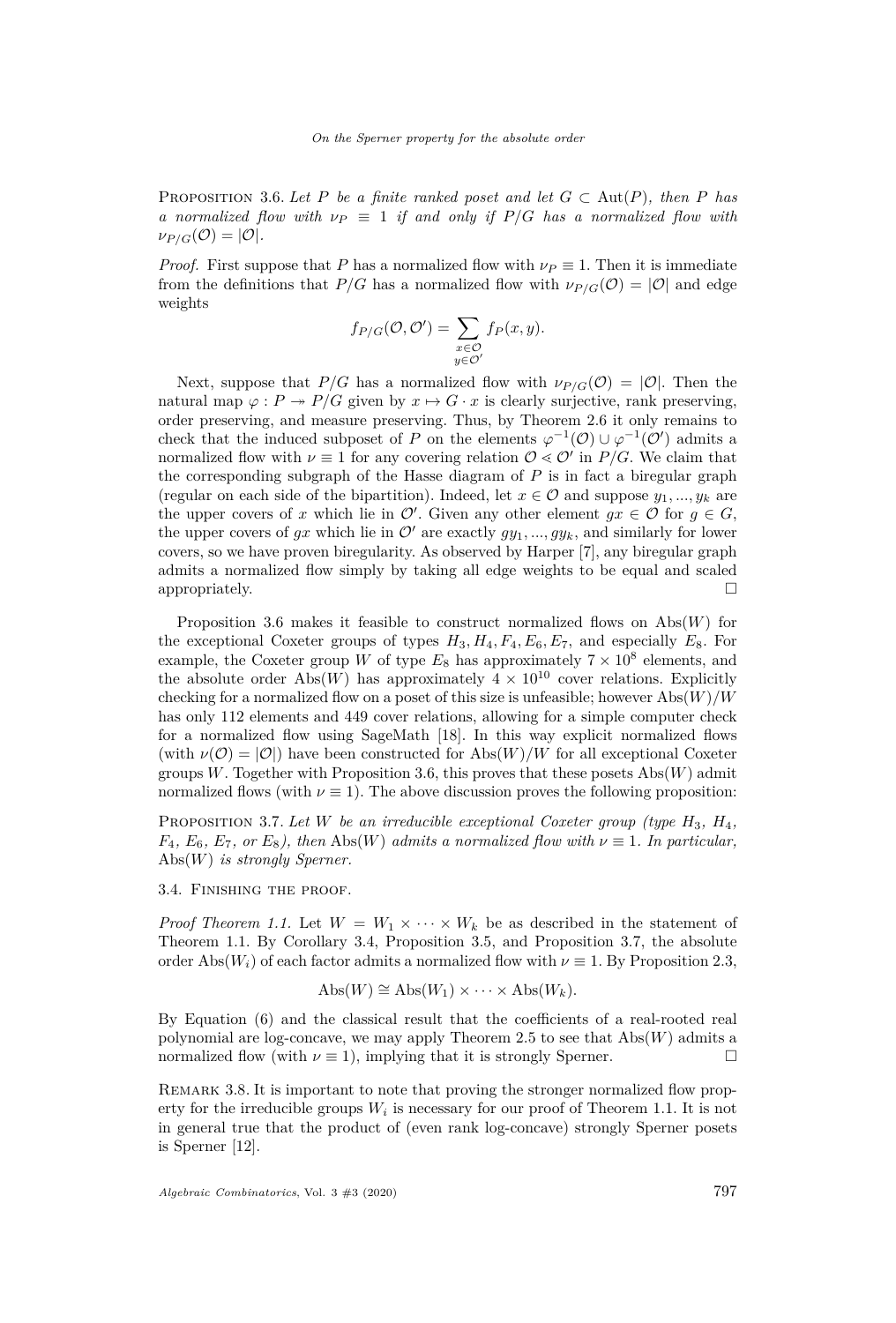# 4. Counterexamples

<span id="page-8-0"></span>In this section we show that neither  $\mathcal{C}(W)$  nor  $\mathcal{P}(W)$  is Sperner for general complex reflection groups *W*.

4.1. CODIMENSION ORDER. Many small examples show that  $\mathcal{C}(W)$  need not be Sperner when  $\mathcal{C}(W) \neq \mathcal{P}(W)$ . For example,

PROPOSITION 4.1.  $\mathcal{C}(G(4,2,2))$  *is not Sperner.* 

*Proof.* Let  $P = C(G(4, 2, 2))$ , then *P* has rank sizes  $|P_0| = 1, |P_1| = 8$ , and  $|P_2| = 7$ . There are two maximal elements *x*, *y* in rank one, thus  $P_2 \cup \{x, y\}$  is an antichain of size 9, larger than any rank size.  $\square$ 

In fact,  $C(W)$  need not even be *ranked* in general: there is no consistent rank function for  $\mathcal{C}(G(4, 2, 4))$ . This means that, for some complex reflection groups *W* anyway, it does not even make sense to ask whether  $\mathcal{C}(W)$  is Sperner. We are not aware of an example  $\mathcal{C}(W)$  which is ranked and Sperner, except in the cases  $\mathcal{C}(W) = \mathcal{P}(W)$ .

QUESTION 4.2. *Is there a complex reflection group W* such that  $\mathcal{C}(W) \neq \mathcal{P}(W)$ , but C(*W*) *is ranked and Sperner?*

4.2. Prefix order. A finite poset is *graded* if all of its maximal chains have the same length. Although the posets  $\mathcal{P}(W)$  are always ranked, they are not in general graded when  $\mathcal{P}(W) \neq \mathcal{C}(W)$ . Our strategy for finding a prefix order which is not Sperner is therefore to construct a reflection group *W* such that  $\mathcal{P}(W)$  has a maximal element *m* occurring in a rank below the largest rank. The antichain consisting of *m* together with the largest rank would then violate the Sperner property.

PROPOSITION 4.3. *The prefix order on the reflection group*  $G(10, 5, 3)^{12}$  *is not Sperner.* 

*Proof.* Let  $W = G(10, 5, 3)$  and  $P = P(W)$ ; the following facts are all easily verified by computer:

- $rank(P) = 5$ ,
- *P* has a maximal element *m* of rank 3, and
- $F(P,q) = 1 + 33q + 287q^2 + 519q^3 + 314q^4 + 48q^5$ .

Although *P* itself is strongly Sperner, we observe that the largest coefficient in  $F(P,q)^{12}$  is the coefficient of  $q^{37}$ . This means that the largest rank in  $P^{12}$  is  $(P^{12})_{37}$ . However  $(m, ..., m)$  is a maximal element in  $P^{12}$  of rank 36, so  $P^{12} \cong \mathcal{P}(W^{12})$  is not Sperner.  $\Box$ 

# 5. A CONJECTURE FOR TYPE  $D_n$

<span id="page-8-1"></span>In this section, we discuss absolute order on the Weyl group *W* of type  $D_n$  for  $n \geq 4$ (*W* is also the group  $G(2, 2, n)$ ), and explain why the methods used to prove Theorem [3.3](#page-5-5) will not work in this case.

It is well-known that the exponents  $e_i$  for type  $D_n$  are  $1, 3, 5, \ldots, 2n-3, n-1$ . By the discussion in Section [2,](#page-2-2) we know that

$$
F(\text{Abs}(W), q) = (1 + (n - 1)q) \cdot \prod_{i=1}^{n-1} (1 + (2i - 1)q).
$$

Therefore it is natural to hope that  $\mathrm{Abs}(W)$  contains a a product of claw posets so that we might apply the techniques of Section [3.1.](#page-5-6) However, we will show that such strategy cannot work.

Following the setup from Section [3.1,](#page-5-6) every element in  $G(2, 2, n)$  can be written as  $w = [a_1, \ldots, a_n | \sigma]$  with  $a_k \in \mathbb{Z}/2\mathbb{Z}$  for  $k \in [n]$ ,  $\sum_{k=1}^n a_k = 0$ , and  $\sigma \in S_n$ . We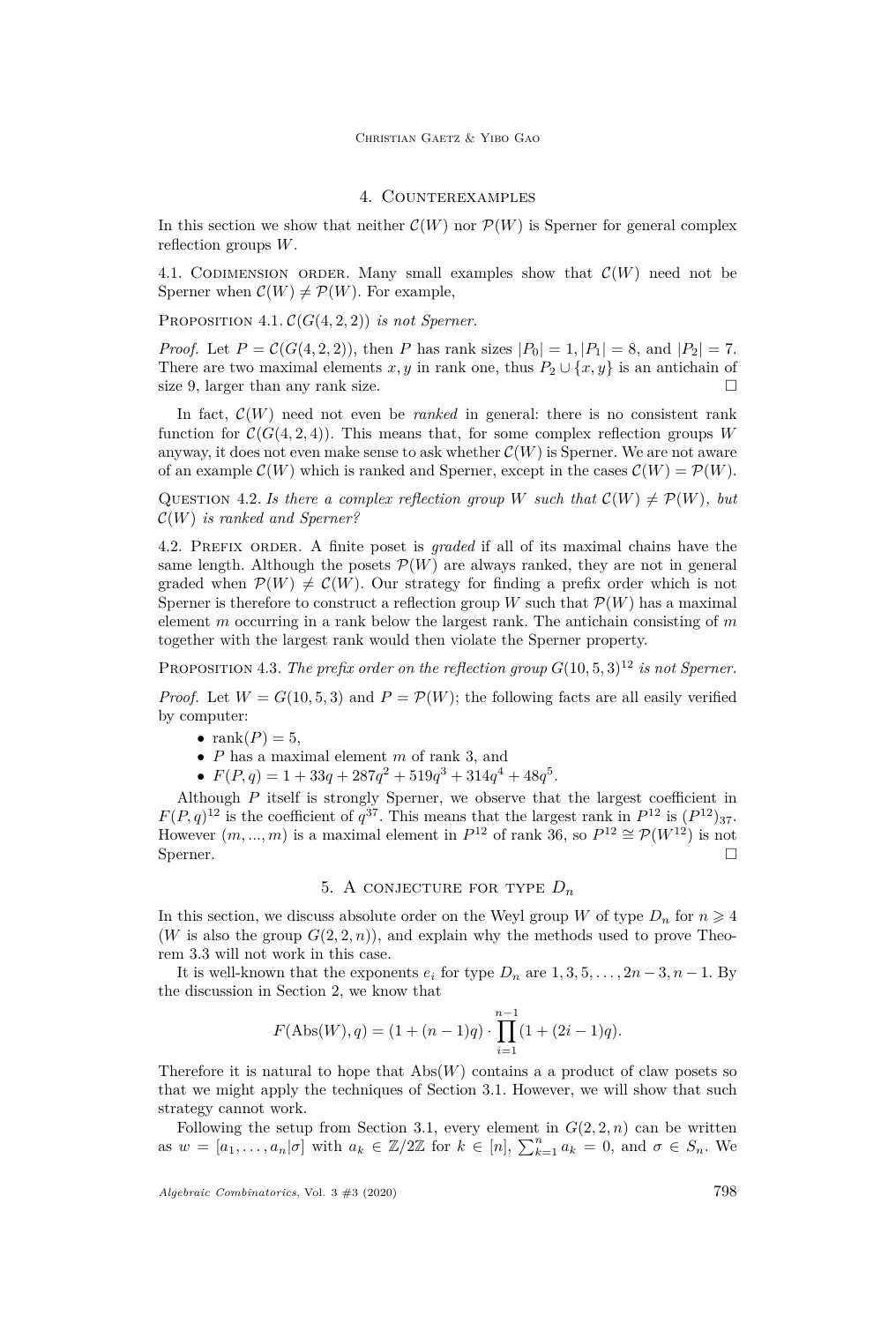can also view *w* as a permutation on  $1, 2, \ldots, n, -1, -2, \ldots, -n$  (also called a *signed permutation* on [*n*]) such that  $w(i) = -w(-i)$  for all *i*, with the condition that there are an even number of  $k \in [n]$  such that  $w(k) < 0$ . For convenience, we write such *w* in disjoint cycle notation for *σ*, and put a dot on  $k \in [n]$  if  $a_k = 1 \in \mathbb{Z}/2\mathbb{Z}$ . For example, (12) refers to  $w = [1, 1, 0, 0, \ldots]$   $(1, 2)$   $\in G(2, 2, n)$ , which is also represented as  $w(1) = -2$ ,  $w(2) = -1$ ,  $w(k) = k$  for  $k = 3, ..., n$ , as a signed permutation.

We see that  $G(2, 2, n)$  doesn't have any reflections of type  $(2)$  (see Section [3.1\)](#page-5-6). In fact, all of its reflections are of the form  $(i, j)$  for some  $i < j \in [n]$  or  $(i, j)$  for some  $i < j \in [n]$ .

<span id="page-9-4"></span>PROPOSITION 5.1. For  $W = G(2, 2, n)$  with  $n \geq 4$ , Abs(*W*) does not contain  $C_2 \times$  $C_4 \times \cdots \times C_{2n-2} \times C_n$ .

*Proof.* Assume for the sake of contradiction that  $P = C_2 \times C_4 \times \cdots \times C_{2n-2} \times C_n \subset$ Abs(*W*). Each element of rank 1 in *P* can be identified with a reflection in *W*, and the inclusion  $P \subset \text{Abs}(W)$  partitions these elements into sets of size 1, 3, 5, . . . , 2*n* − 3, *n* − 1. Denote these sets of reflections as  $T_1, T_2, \ldots, T_n$  where  $|T_k| = 2k - 1$  for  $k = 1, \ldots, n - 1$  and  $|T_n| = n - 1$ . Now, each element of  $P$ , and correspondingly each element of *W*, is labeled as  $(t_1, t_2, \ldots, t_n)$  where  $t_k \in T_k$  or  $t_k = id$ .

Focus on elements of rank 2. Each of them is labeled as  $(t_1, t_2, \ldots, t_n)$ , where all but two  $t_k$ 's are the identity. In particular, this element covers exactly two reflections in *P*, which belong to different  $T_k$ 's. Therefore, if  $w \in \text{Abs}(W)$  has length 2, and covers exactly two reflections *t* and *t'* in Abs(*W*), then  $t \in T_k$ ,  $t' \in T_{k'}$  for distinct  $k \neq k'$ . It is not hard to see that the following types of elements of  $G(2, 2, n)$  with absolute length 2 cover exactly two reflections:

- $tt' = t't$  with  $t \in \{(i, j), (i, j)\}\$  and  $t' \in \{(i', j'), (i', j')\}\$  such that  $\{i, j\} \cap$  $\{i',j'\} = \varnothing;$
- $tt' = t't$  with  $w = (i)(j), t = (i, j)$  and  $t' = (i, j)$ .

Define a helper function  $\phi: T \to \binom{[n]}{2}$ , where  $T = T_1 \sqcup \cdots \sqcup T_n$  is the set of reflections, by  $\phi((i, j)) = \phi((i, j)) = \{i, j\}$ . By arguments above,  $(i, j)$  and  $(i, j)$ cannot be in the same  $T_k$ , meaning that  $\phi|_{T_k}$  is injective for each  $k \in [n]$ . Moreover, for distinct  $t \neq t' \in T_k$ ,  $\phi(t)$  and  $\phi(t')$  must intersect. Thus, the image of  $\phi(T_k)$ , having the same cardinality as  $T_k$ , is a set of pairwise intersecting 2-element subset of [*n*]. When  $n \ge 4$ , there can be at most  $n-1$  such sets, meaning  $|T_k| \le n-1$ . But  $|T_{n-1}| = 2n - 3 > n - 1$ , a contradiction. □

Proposition [5.1](#page-9-4) shows that the approach used in Theorem [3.3](#page-5-5) doesn't work for the absolute order in type *D*. However, we still conjecture that the absolute order of type  $D_n$  admits a normalized flow (Conjecture [1.3\)](#page-2-1), and have verified this conjecture using computer search up to  $n = 8$ .

*Acknowledgements.* The authors wish to thank Richard Stanley for suggesting this problem, and Gene B. Kim and Larry Harper for helpful correspondence.

#### **REFERENCES**

- <span id="page-9-2"></span>[1] Drew Armstrong, *Generalized noncrossing partitions and combinatorics of Coxeter groups*, Mem. Amer. Math. Soc. **202** (2009), no. 949, x+159.
- <span id="page-9-1"></span>[2] Thomas Brady and Colum Watt,  $K(\pi, 1)$ *'s for Artin groups of finite type*, Proceedings of the Conference on Geometric and Combinatorial Group Theory, Part I (Haifa, 2000), vol. 94, 2002, pp. 225–250.
- <span id="page-9-3"></span>[3] Roger W. Carter, *Conjugacy classes in the Weyl group*, Compositio Math. **25** (1972), 1–59.
- <span id="page-9-0"></span>[4] Konrad Engel, *Sperner theory*, Encyclopedia of Mathematics and its Applications, vol. 65, Cambridge University Press, Cambridge, 1997.